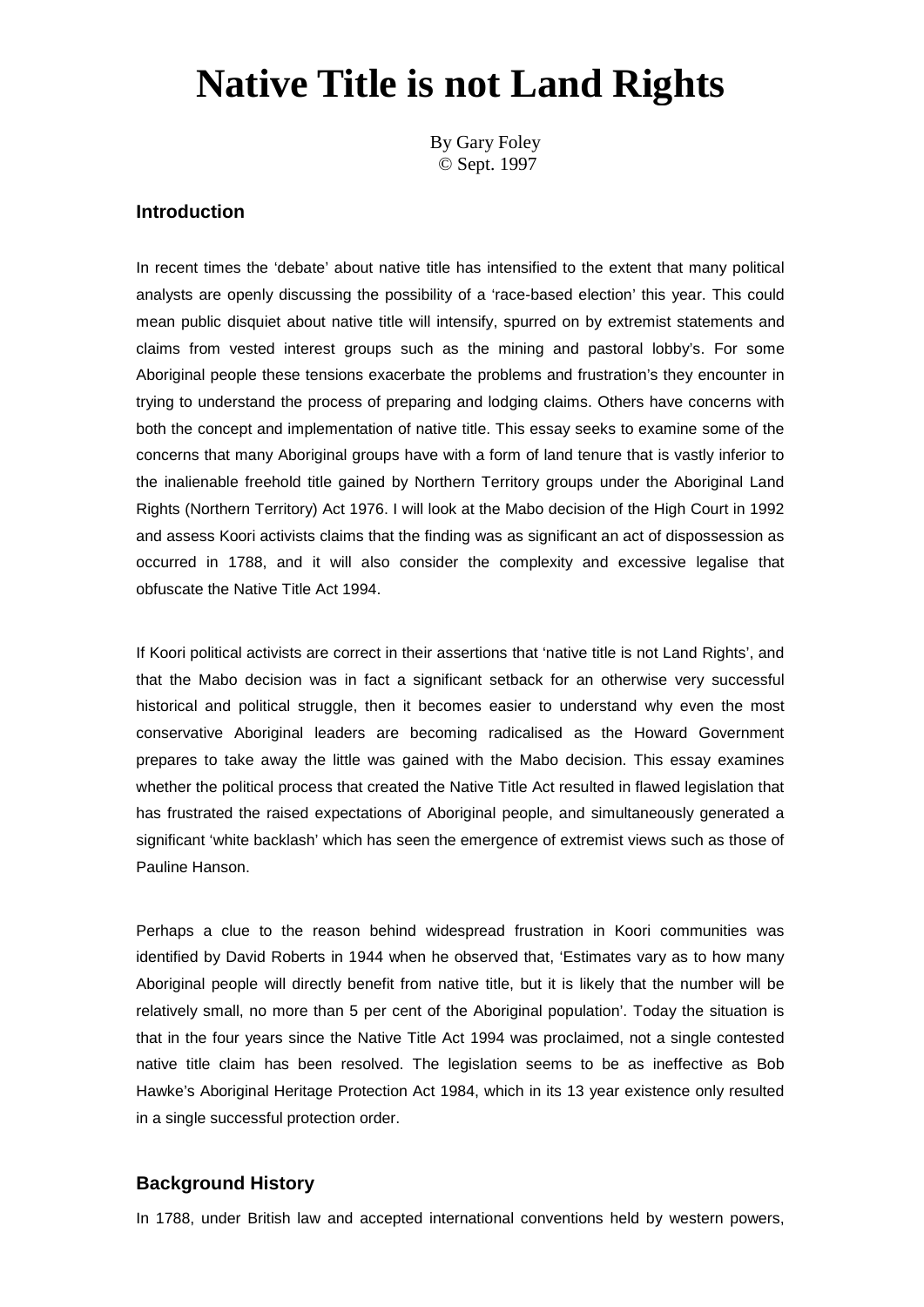there were three ways for a colonising nation to legally gain sovereignty over new territories. The first was by conquest, in which case the colonising nation was obliged to negotiate full and just reparations and compensation to the indigenous population for ALL lands alienated. The second was by the Indigenous population to cede their sovereignty to the colonisers (as happened in Fiji), in which case the colonisers were again obliged to negotiate full and just reparation and compensation to the indigenes. The third way was to declare a land terra nullius, meaning the land was devoid of human inhabitation thereby removing the need to negotiate compensation with an indigenous populace.

Bourke and Cox have stated, 'Aboriginal peoples of this country had well-developed systems of law long before the arrival of the First Fleet...Underpinning these systems was the relationship of the people to the land.' But this did not deter the British colonisers from asserting their own sovereignty over the continent and its peoples by declaring the land terra nullius, the sole mechanism by which they could occupy the country without reference to the rights of the Indigenous inhabitants. Had the British acknowledged Aboriginal laws they would then have had to recognise Aboriginal sovereignty and negotiate with, and provide just compensation to, the Indigenous owners of the land.

So with a deliberate act of deceit, British officials conveniently ignored the fundamental rights of the Indigenous inhabitants of Australia and declared British sovereignty on the basis of the lie of terra nullius. This legal myth was to last for more than 200 years and have a devastating effect on the Aboriginal and Islander peoples of Australia, but it was always ultimately destined to be acknowledged as the lie that Koori people knew it to be. In June 1992, the High Court of Australia handed down its decision in the so-called Mabo case, and declared, 'The lands of this continent were not terra nullius'. It is worth observing at this point that one of the less discussed aspects of the Mabo decision of the High Court is that the subsequent national emphasis on the legal aspects of the Aboriginal land rights struggle has shifted the focus from the political battlefield to the legal battlefield. What was until 1992 an intense and successful five decade political battle on the part of Aboriginal peoples, was suddenly transformed into legal struggle where Aboriginal people were at the mercy of astronomically-priced QC's and Barristers, and a type of land title defined by the inheritors of colonial power. This shift in focus exists to this day and has put Aboriginal people at a disadvantage in their on-going struggle for justice. As David Roberts clearly shows in his excellent essay, Self-Determination and the Struggle for Aboriginal Equality, the Aboriginal political activist-led movement from the 1930s to the early 1980s achieved more profuse and profound gains for Indigenous people than has the lawyer led court battles of the 80s and 90s. One of the major reasons for this is the obfuscatory nature of the legal world and parliamentary legislation, in particular the Native Title Act 1993.

For this reason most people in Australia, including most Indigenous people, have little idea of the reality of the Mabo decision and the resultant native title legislation of 1993, and this, as much as anything else, is the reason for a flood of native title claims over the past few years. But the fact that no contested claim has yet been resolved (or even look like being resolved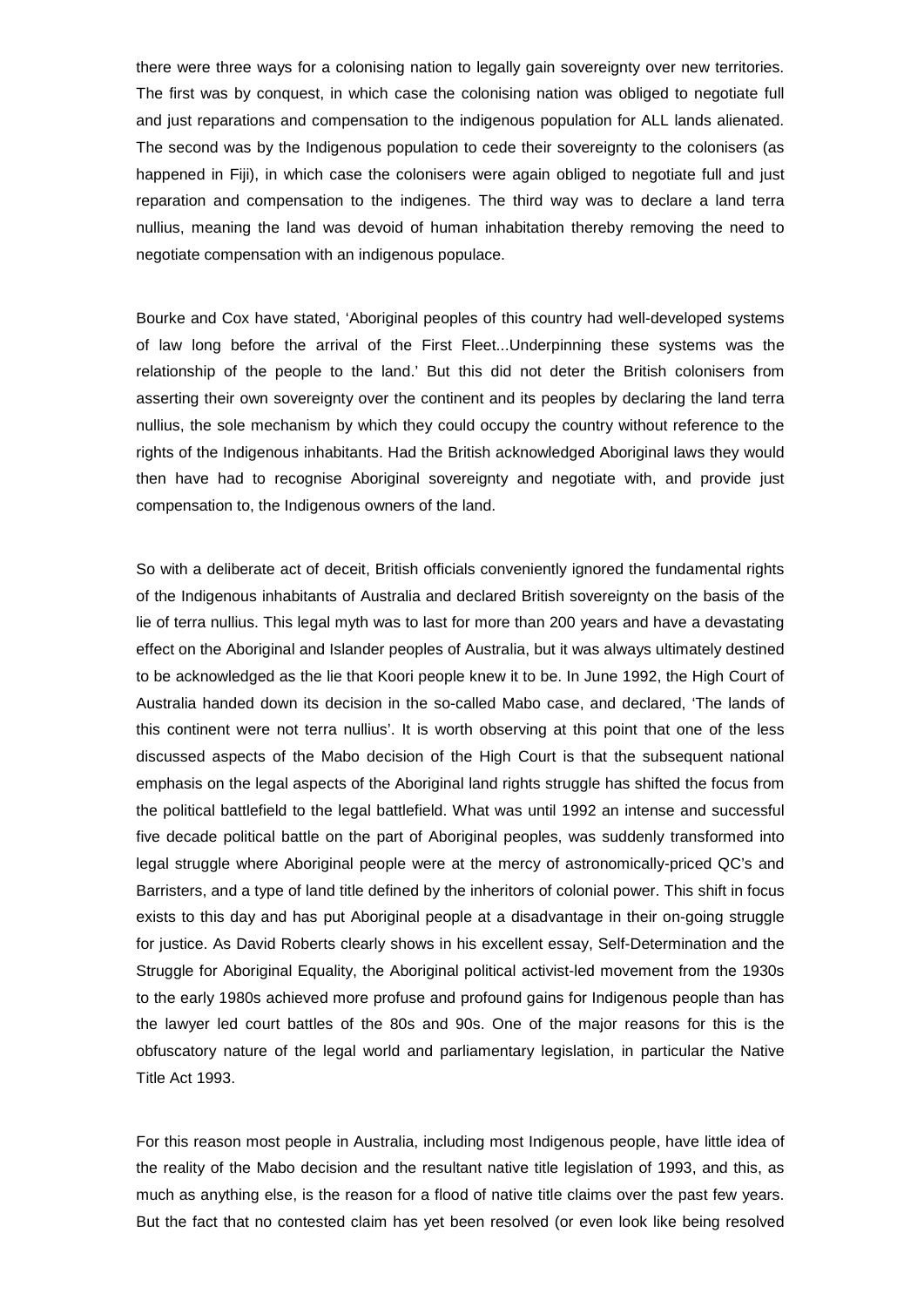over the next five years) is in itself an indication of the complexity of making a claim under the present act.

### **Prelude to Mabo and native title**

It is important to remember the historical/political context in which 'native title' replaced 'Land Rights' as the focal point in Aboriginal issues in this country. The whole process of 'negotiating' with Aboriginal 'representatives' and passage of the Native Title Act 1993 was orchestrated by an ALP Federal Government that had come to power in 1983 making grand promises of 'national, uniform, Land Rights legislation'. As Roberts noted, 'The land rights movement, however, received a major setback when the Hawke Labor government withdrew its proposed national land rights legislation in 1986'. Around the same time the Report of the Committee of Review of Aboriginal Employment and Training Programs (the Miller Report) said that 71 per cent of national Aboriginal income was being provided by the government, whilst only 16 per cent of government funding was being spent on economic development. The Miller Report said that,

*This clearly demonstrates that current Aboriginal advancement policy is not positively directed towards the long-term economic prospects of Aboriginal people.*

Furthermore, Roberts argues that the abandonment of national land rights legislation served to emphasise the dependant status and lack of power of Aboriginal people in relation to the Australian state and that,

*This powerlessness is further illustrated by the Hawke government's amendments to the Northern Territory Land Rights Act 1976, which in effect enabled the government to allow mining on Aboriginal-owned land.*

In addition, the 'steamroller' tactics of the Labor government to impose on Aboriginal people the unwanted and discredited Department of Aboriginal Affairs in a new guise, cosmetically reconstructed into an Aboriginal & Torres Strait Islander Commission (ATSIC), caused further dismay in Koori Australia. That dismay was reflected in the abysmal voter turnout for the first ATSIC election which saw less than 20 per cent of Aboriginal people participate.

In 1993 the Aboriginal and Torres Strait Islander Social Justice Commissioner, Mr. Mick Dodson, in a devastating indictment of 10 years of Labor government administration of Aboriginal Affairs, said,

*In 1993...Aboriginal and Torres Strait Islander peoples could 'boast' that we are the only peoples in Australia who live in communities lacking rudimentary housing, health care or water supplies. We held unique status as peoples who continued to be 'legally' removed, without compensation, from the lands we inherited from our ancestors...Only our people have the status of being twenty-six times more likely to be in custody than other Australians...We alone can see in our communities diseases such as leprosy which have long ago entered the books of medical history for the white population...Solely indigenous peoples can look forward to a life-span twenty years shorter than that of other Australians. And these facts about the lives of indigenous peoples in 1993 come after approximately 200 years of programmes, policies and services 'designed for the betterment of Aboriginal and Torres Strait Islander people'.*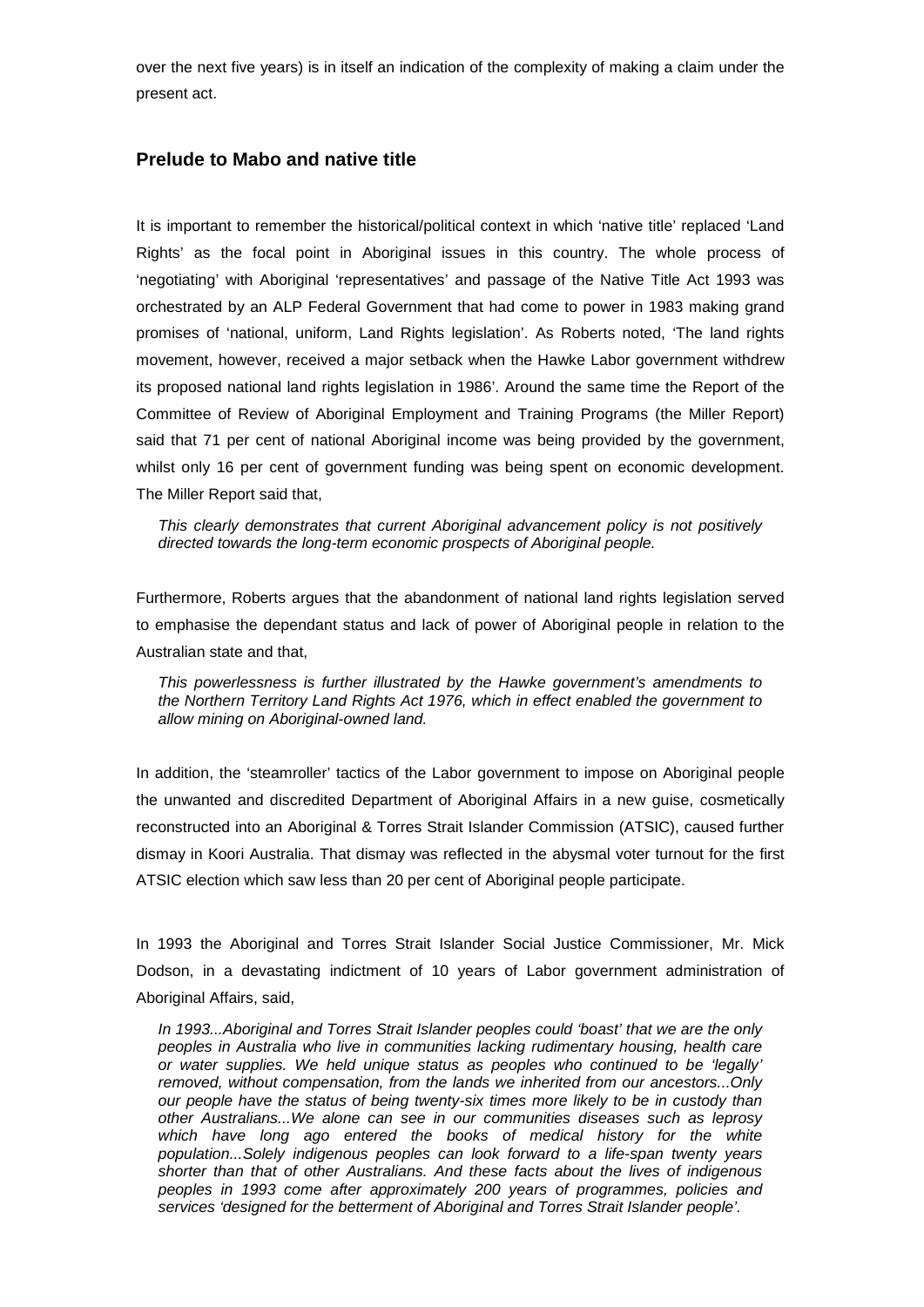So Aboriginal community disappointment and disillusionment with duplicity of the Labor government was well established by the time the High Court handed down the Mabo decision and thereby shifted not just the goal posts, but also the entire playing field (which incidentally had never been level).

#### **The Mabo Decision**

When the full bench of the High Court in the Mabo case found that terra nullius was now no longer a valid notion, the erstwhile judges decided that 'native title' existed in 1788, and therefore must 'survive' today in those parts of Australia where freehold title did not exist. This finding meant that in all the main populated areas of Australia where freehold title of land predominates, the Aboriginal people had been dispossessed, without compensation, and had little or no chance of succeeding in any native title claims. This aspect of the Mabo decision represents the greatest single act of dispossession in Australian history since 1788. The situation was summed up by Peter Poynton thus,

*It is anomalous, but in theory native title may have existed over much of the continent and may have required large compensation payments for its extinction. However, the High Court magically extinguished it, where land has been freeholded, leased or used for some government purpose, by a vote of four to three, at the same time as they recognised its existence, six to one*.

This occurred because the High Court was faced with a dilemma when it proclaimed that terra nulius was untenable as a legal justification of the acquisition of sovereignty of Australia. If the land had not been terra nullius in 1788, then the only two legal alternative means of acquisition available under British and International Law, were conquest or cession. In either of these two cases the Crown would then have been obliged to negotiate with the Indigenous peoples with regard to compensation for the loss of their lands. So instead, according to Gerry Simpson, a lecturer in International Law at Melbourne University,

In Mabo the Court, having found that Australia was not terra nullius, baulked at *considering these two alternatives and instead invented a completely new category of acquisition - i.e. the occupation of already occupied territory (or occupation of land that is not terra nullius. The semantic impossibility of such a finding is matched by its apparent lack of authoritative support in international law.*

Yet another commentator, Garth Nettheim, says that a 'cogent argument' exists 'that the acquisition of British sovereignty over Australia without "the consent of the natives" was, even in the context of the time, contrary to both international and British law' (my italics). There are also those in Koori communities who argue that the High Court's ability to rule on native title was suspect from the moment the court declared terra nullius invalid. These groups argue that, if the validity and authority of the High Court was entirely dependant upon the myth of terra nullius, then did not that authority and validity instantly cease to exist at the moment they declared terra nullius invalid? If Aboriginal sovereignty prevailed, then the High Court, as of the instant they declared terra nullius null and void, had no authority to make any further pronouncements on the issue. The Australian government should then have been required to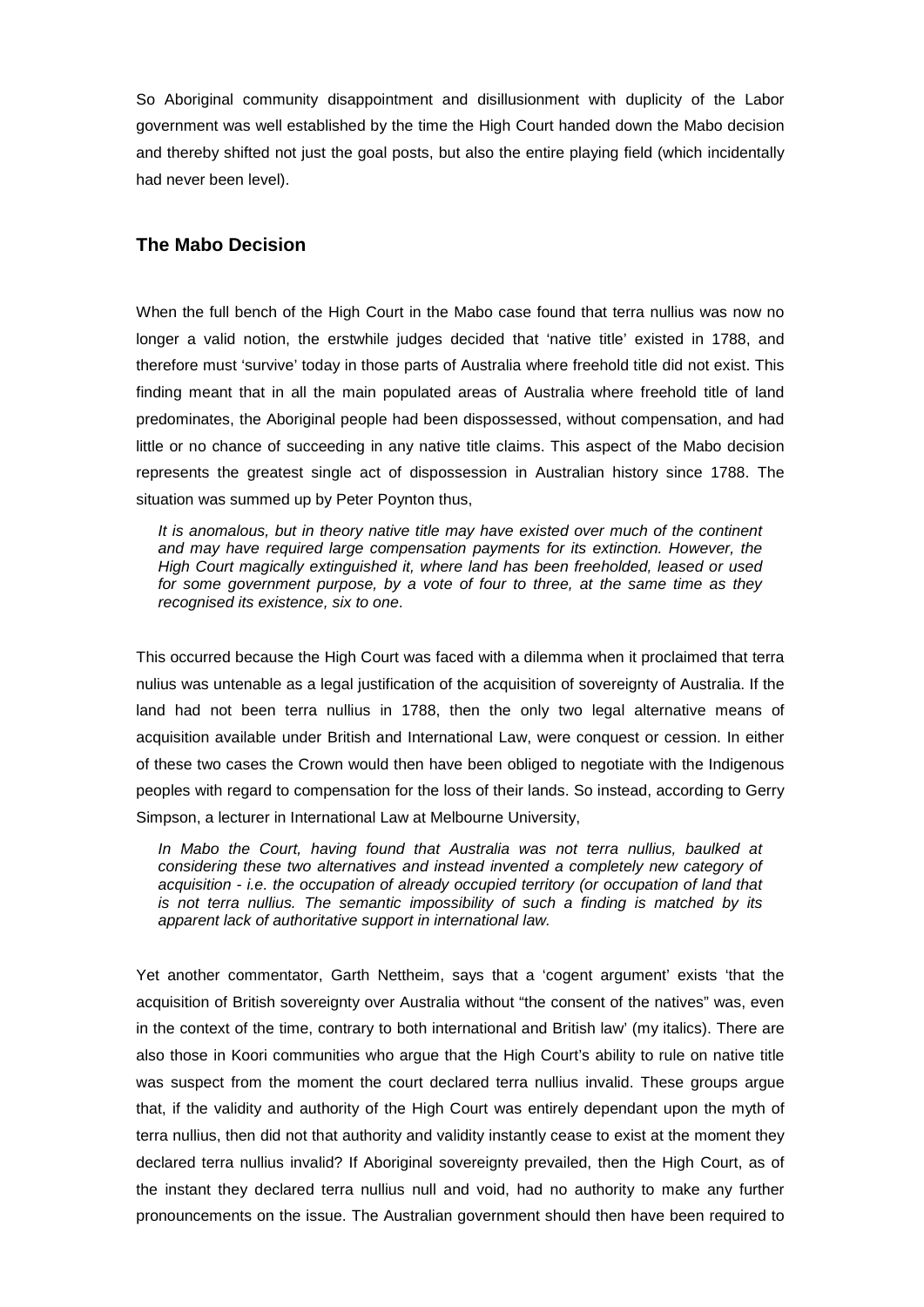negotiate with Aboriginal representatives and discuss proper freehold title land grants and meaningful amounts of compensation, instead of imposing the inferior proposition of 'native title'.

Whilst this may seem to be 'voice in the wilderness' argument to many, it should be remembered that Aboriginal activists have lived through many decades of court rulings and declarations that terra nullius would never be overturned. It cannot be said that the Mabo decision was met with universal applause from Aboriginal communities throughout Australia. Indeed, to many Kooris there remains a significant question mark over the actual acquisition of sovereignty by the British. Although a few in the Aboriginal community, most notably Nth QLD lawyer Noel Pearson, were more receptive to the decision, and he tried to focus on what he perceived to be the positive aspects when he wrote in 1993,

*...the High Court has now decreed that the common law of Australia recognises a native title which arises from traditions and customs of its indigenous people. This title existed at the time of white 'settlement' and survived the acquisition of sovereignty by the Crown. This title has been extinguished in many areas but potentially remains intact in many remote areas of Australia ...Australians are now confronted with the fact that land rights in the 1990s, in contrast with the 1970s, now proceed from the basis of indigenous rights still held...*

But even ATSIC, in its publication, the ATSIC Information Kit on Native Title, conceded that,

*For Aboriginal and Torres Strait Islander people, native title may provide less security and fewer rights than a statutory title - such as the inalienable freehold title available to traditional owners under the provisions of the Aboriginal Land Rights (Northern Territory) Act 1976.*

None of this was of concern to the Federal Labor government which was happy to switch the focus from the difficult terrain of having to deliver on uniform land rights legislation, to the new scenario, created by the courts, whereby the 'Aboriginal problem' might become a legal rather than a political issue.

### **The Native Title Act 1993**

In 1993, the International Year of Indigenous Peoples, the Federal Government enacted legislation to create a mechanism to administer native title claims in the post-Mabo era. The legislation was called The Native Title Act 1993, and established the Native Title Tribunal, the task of which was to 'assist in the resolution of land claims, and to make recommendations to government on issues of use of contested lands.' The Act defined 'native title' as 'the communal, group or individual interests of the Aboriginal peoples or Torres Strait Islanders in relation to land or waters, where:

1. the rights and interests are possessed under the traditional laws acknowledged, and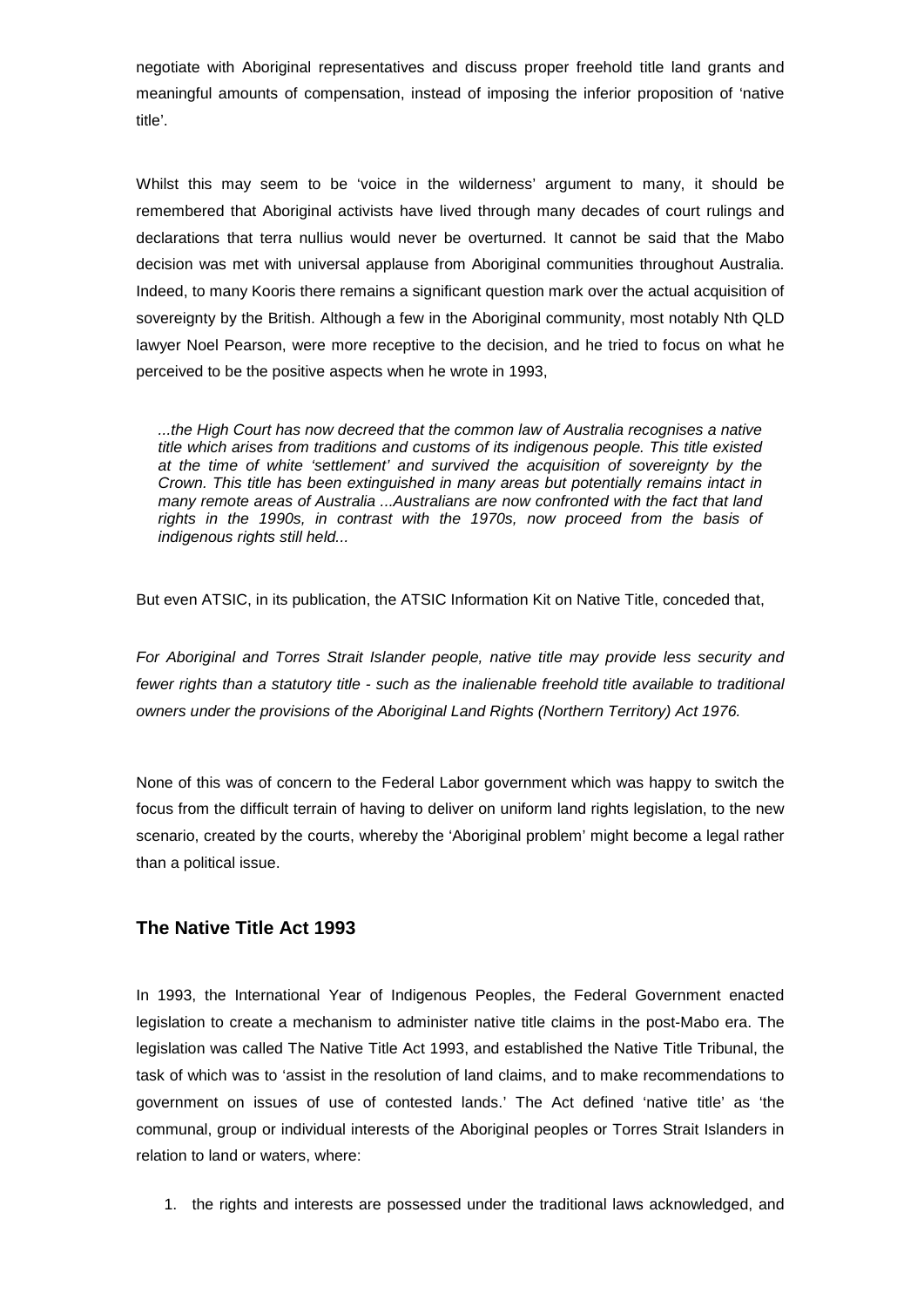the traditional customs observed, by the Aboriginal peoples or Torres Strait Islanders; and

- 2. the Aboriginal peoples or Torres Strait Islanders, by those laws and customs, have a connection with the land and waters; and
- 3. The rights and interests are recognised by the common law of Australia.'(section 223).

Whilst it was said that native title could coexist with other interests, one of the ways it could be 'extinguished' was by 'compulsory acquisition by the Crown'. What a remarkable coincidence that since 1788 actions by the British, State, Territory and Commonwealth governments have 'extinguished' native title in all the prime land, settled areas of Australia. This 'extinguishment' is without a single cent of compensation payable, despite the fact that vast wealth has been taken from the lands in question over the past 200 years.

Under the Native Title Act, land and groups eligible to apply for native title are subject to extensive limitations. Firstly, the only lands in Australia where native title may not have been extinguished (without compensation), are those land areas which, on 31st October 1975 (when Anti-Discrimination Act 1975 was proclaimed) were :-

- 1. unallocated Crown land, or
- 2. original reserved land, or
- 3. reserved for a use not inconsistent with native title, eg National parks in some instances, or
- 4. subject only to exploration tenements or other lessor forms of grant or appropriations

Such restrictions and limitations on what land is able to be claimed, are further tightened when it comes to what Koori applicants are required to establish before their claims can be even considered. Professor Bartlett points out that,

*An Aboriginal group seeking to establish native title at common law must "substantially maintain" its traditional connection with the land. If Aboriginal people fail to maintain such a connection they will not succeed in establishing native title...The traditional connection to the land may have been lost by forcible removal or expulsion from the*  land under the removal and confinement provisions of State legislation respecting *Aboriginal people. In those circumstances, however unjust it may seem, an Aboriginal group will not be able to establish native title*

Thus, the vast majority of Aboriginal people in Australia are now formally deemed to have been dispossessed without possibility of compensation. As Michael Mansell said of the Mabo decision of the High Court,

*...the Court did not overturn anything of substance, but merely propounded white domination and superiority over Aborigines by recognising such a meagre Aboriginal*  form of rights over land. The judges did little more than ease their own conscience of *the guilt they so correctly feel for maintaining white supremacy.*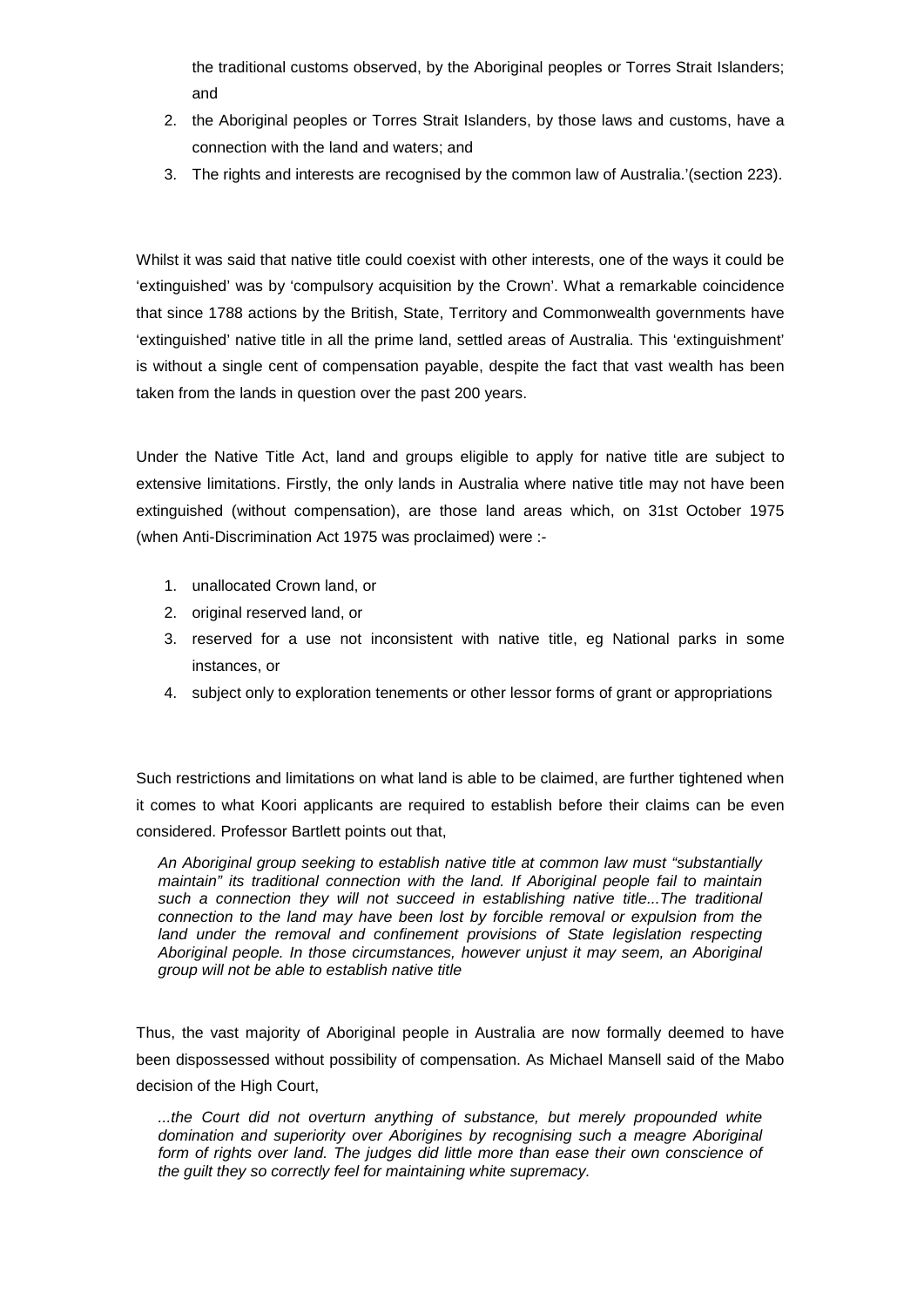### **Conclusion**

In this essay I have tried to illustrate how both the Mabo decision and the subsequent Native Title Act 1993 have functioned to further dispossess and disadvantage the majority of Aboriginal people on mainland Australia today. These two historical events have been hailed by one section of society as being tremendously beneficial to Indigenous Australians, and we are being told today that all Australians should 'defend' native title from the new attack on it by the Howard Government. But, as this essay has shown, to defend native title is to defend the fait accompli of the most extensive single act of dispossession since 1788, and to further impose colonial 'solutions' on indigenous people.

The dilemma for non-racist Australians is that they are asked to accept assertions by the ALP politicians who, along with their unrepresentative, highly-paid Indigenous 'advisers', created the Native Title Act 1993. The simple fact that in the five years since the Act was passed not one contested native title claim has been resolved should suggest two things to both the Koori and non-Koori communities. Firstly, it is apparent that the Act is already so complex and burdened with a lawyer-intensive process that compounds Aboriginal disadvantage, while an army of non-Aboriginal members of the legal profession are making personal fortunes out of the exercise. The second is that the people who were the architects of the Act have a vested interest in portraying their handiwork as a positive development for Indigenous Australians, despite ample evidence to suggest that the opposite is true. Is it any wonder that there is confusion in both Aboriginal and non- Aboriginal Australia regarding the importance of native title?

## **©Gary Foley 1997**

#### **Bibliography**

ATSIC, The Native Title Act 1993: A Plain English Introduction, Commonwealth of Australia, January 1994.

ATSIC, "The Mabo Judgement", ATSIC Information Kit on Native Title, ATSIC Office of Public Affairs, 1994.

Attwood, Bain, "Introduction" in Attwood, B. & Arnold, J. (eds) Power, Knowledge and Aborigines, Melbourne, 1992.

G. Bird, The Process of Law in Australia: Intercultural Perspective's, Butterworths, 1988.

Colin Bourke and Helen Cox, "Two Laws: One land", in C. Bourke, E. Bourke, B. Edwards, Aboriginal Australia, UQP, 1994.

Hon. Elizabeth Evatt, Review of the Aboriginal and Torres Strait Islander Heritage Act 1984, AC, 1996.

Committee of Review of Aboriginal Employment and Training Programs, Aboriginal